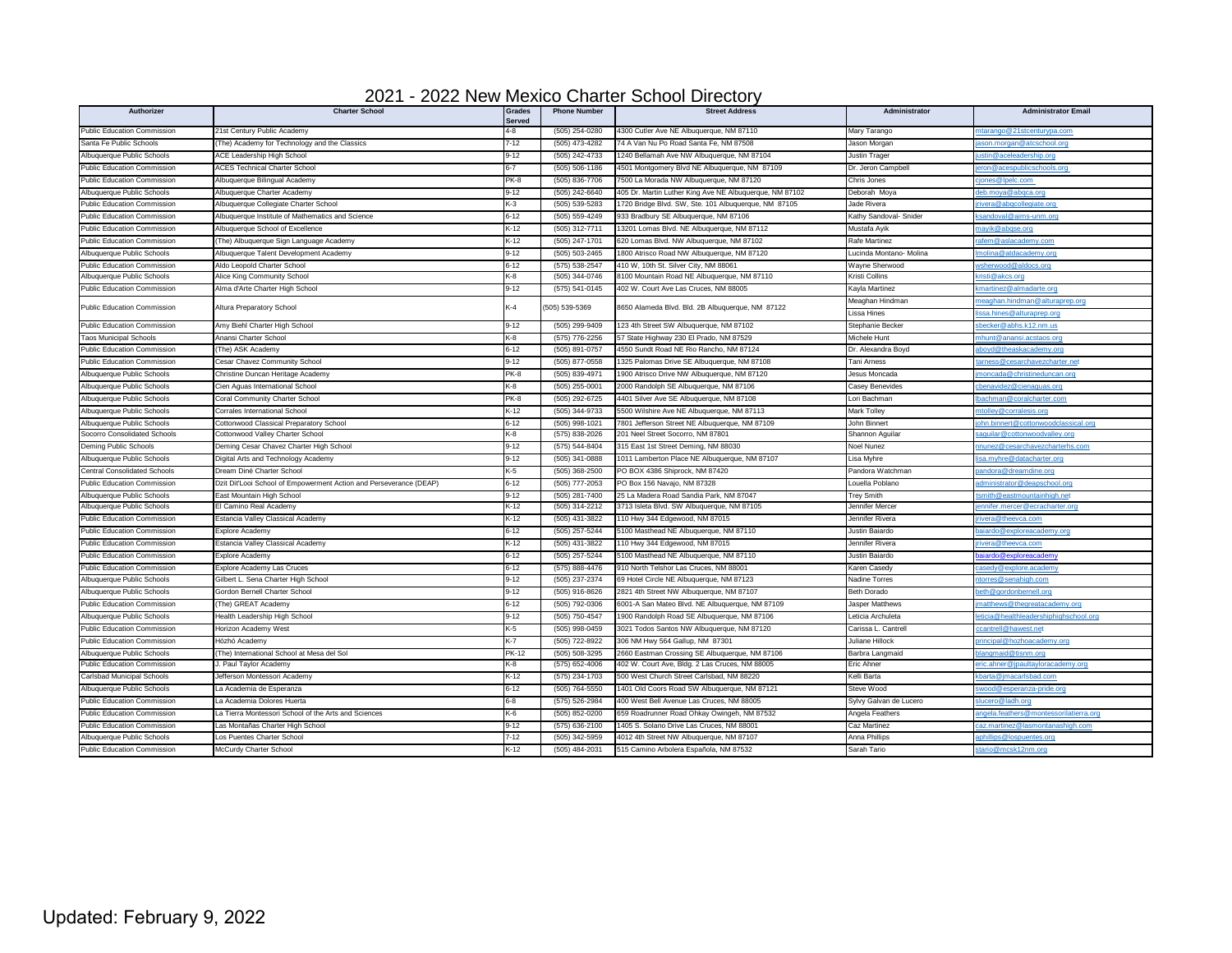| Authorizer                         | <b>Charter School</b>                                                      | Grades<br>Served | <b>Phone Number</b> | <b>Street Address</b>                               | Administrator            | <b>Administrator Email</b>            |
|------------------------------------|----------------------------------------------------------------------------|------------------|---------------------|-----------------------------------------------------|--------------------------|---------------------------------------|
| Albuquerque Public Schools         | Mark Armijo Academy                                                        | $9 - 12$         | (505) 873-7758      | 6800 Gonzales Road SW Albuquerque, NM 87121         | Monica Aguilar           | nonica@markarmijo.com                 |
| <b>Public Education Commission</b> | The) MASTERS Program Early College Charter School                          | $10 - 12$        | (505) 428-7320      | SFCC LL320 6401 Richards Ave Santa Fe, NM 87508     | <b>Reid Wessels</b>      | wessels@tmpsantafe.org                |
| Public Education Commission        | Media Arts Collaborative Charter School                                    | $6 - 12$         | (505) 243-1957      | 4401 Central Ave. NE, Bldg. 2 Albuquerque, NM 87108 | Jonathan Dooley          | <u>dooley@nmmediaarts.org</u>         |
| <b>Public Education Commission</b> | Middle College High School                                                 | $9-12$           | (505) 722-9945      | 705 Gurley Ave Gallup, NM 87301                     | Dr. Robert Hunter        | hunter@mchsgallup.com                 |
| <b>Public Education Commission</b> | Mission Achievement and Success Charter School                             | $K-12$           | (505) 242-3118      | 1718 Yale Blvd. SE Albuquerque, NM 87106            | Joann Mitchell           | bann.mitchell@mascharterschool.com    |
| <b>Public Education Commission</b> | Monte del Sol Charter School                                               | $7 - 12$         | (505) 982-5225      | 4157 Walking Rain Road Santa Fe, NM 87507           | Dr. Zoe Nelsen           | znelsen@montedelsol.org               |
| <b>Public Education Commission</b> | The) Montessori Elementary & Middle School                                 | K-8              | (505) 796-0149      | 1730 Montano Blvd. NW Albuquerque, NM 87107         | Mary Jane Besante        | nbesante@tmesnm.com                   |
| Albuquerque Public Schools         | Montessori of the Rio Grande Charter School                                | K-5              | (505) 842-5993      | 1650 Garbaldon Drive NW Albuquerque, NM 87104       | Deborah Henwood          | nsdeborah@mrgcharter.org              |
| Cimmaron Municipal Schools         | Moreno Valley High School                                                  | $9 - 12$         | (575) 377-3100      | 56 Camino Grande Angel Fire, NM 87710               | Tammy Dunn               | dunn@morenovalleyhigh.org             |
| <b>Aztec Municipal Schools</b>     | Mosaic Academy                                                             | K-8              | (505) 334-6364      | 450 Llano Street Aztec, NM 87410                    | Amanda Knight            | cnighta@mosaic.k12.nm.us              |
| Albuquerque Public Schools         | Mountain Mahogany Community School                                         | K-8              | (505) 341-1424      | 5014 4th Street NW Albuquerque, NM 87107            | Lori Webster             | webster@mountainmahogany.org          |
| Albuquerque Public Schools         | Vative American Community Academy                                          | $K-12$           | (505) 266-0992      | 1000 Indian School Road NW Albuquerque, NM 87104    | Zane Rosette             | osette@nacaschool.org                 |
| <b>Public Education Commission</b> | New America School-Las Cruces                                              | $9 - 12$         | (575) 527-9085      | 207 S. Main Street Las Cruces, NM 88001             | Margarita Porter         | nporter@lcnas.org                     |
| Albuquerque Public Schools         | <b>Vew America School-New Mexico</b>                                       | $9 - 12$         | (505) 222-4360      | 1734 Isleta Blvd. SW Albuquerque, NM 87105          | LaTricia Mathis          | <u>nathis@newamericaschoolnm.org</u>  |
| <b>Public Education Commission</b> | <b>New Mexico Connections Academy</b>                                      | $4 - 12$         | (505) 428-2134      | 4001 Office Court, Suite 201 Santa Fe, NM 87507     | Sandy Beery              | beery@nmca.connectionsacademy.org     |
| Albuquerque Public Schools         | <b>Jew Mexico International School</b>                                     | K-8              | (505) 503-7670      | 7215 Montgomery Blvd. NE Albuquerque, NM 87109      | <b>Todd Knouse</b>       | eadofschool@nmis.org                  |
| <b>Public Education Commission</b> | New Mexico School for the Arts                                             | $9 - 12$         | (505) 310-4194      | 500 Montezuma Avenue Santa Fe, NM 87501             | <b>Eric Crites</b>       | crites@nmschoolforthearts.org         |
| <b>Public Education Commission</b> | North Valley Academy Charter School                                        | PK-8             | (505) 998-0501      | 7939 4th Street NW Albuquerque, NM 87114            | Julie Geldmacher         | geldmacher@nvanm.org                  |
| Carlsbad Municipal Schools         | Pecos Cyber Academy f/k/a Pecos Connections Academy                        | $K-12$           | (575) 236-4005      | 1503 West Pierce Carlsbad, NM 88220                 | Dr. Kim Hite-Pope        | chitepope@pca.connectionsacademy.org  |
| Albuquerque Public Schools         | Public Academy for Performing Arts                                         | $6 - 12$         | (505) 830-3128      | 11800 Princess Jeanne Ave NE Albuquerque, NM 87112  | Melanie Chavez           | nchavez@paparts.org                   |
| <b>Public Education Commission</b> | Raices del Saber Xinachtli Community School                                | K-2              | (575) 222-0538      | 2211 N Valley Drive Las Cruces, NM 88007            | Julia Rivera-Tapia       | eadadministrator@raicesdelsaber.org   |
| <b>Public Education Commission</b> | Red River Valley Charter School                                            | PK-8             | (575) 754-6117      | 500 E. High Street Red River, NM 87558              | Dr. Kimberly Ritterhouse | imberly@redrivervalleycs.com          |
| West Las Vegas Public Schools      | Rio Gallinas School of Ecology and the Arts                                | K-8              | (505) 454-8687      | 2730 Romero Street Las Vegas, NM 87701              | Kirk Ludi                | lirector@riogallinasschool.org        |
| Albuquerque Public Schools         | Robert F. Kennedy Charter School                                           | $6 - 12$         | (505) 243-1118      | 4300 Blake Road SW Albuquerque, NM 87106            | Robert Baade             | fkbaade@yahoo.com                     |
| <b>Public Education Commission</b> | Roots and Wings Community School                                           | K-8              | (575) 586-2076      | 35 La Lama Road Questa, NM 87556                    | Jon Orris                | lirector@rwcs.org                     |
| Jemez Valley Public Schools        | San Diego Riverside Charter Schoo                                          | K-8              | (575) 834-7419      | 8501 Highway 4 Jemez Pueblo, NM 87024               | John Rodarte             | rodarte.sdriverside@gmail.com         |
| Public Education Commission        | Sandoval Academy of Bilingual Education                                    | K-8              | (505) 771-0555      | 4321 Fulcrum Way NE, Suite A Rio Rancho, NM 87144   | Jackie Rodriguez         | odriguez@nmsabe.org                   |
| <b>Public Education Commission</b> | School of Dreams Academy                                                   | <b>PK-12</b>     | (505) 866-7632      | 906 Juan Perea Road Los Lunas, NM 87031             | Michael Ogas             | <u>nogas@sodacharter.com</u>          |
| Roswell Independent Schools        | Sidney Gutierrez Middle School                                             | $6 - 8$          | (575) 347-9703      | 69 Gail Harris Blvd. Roswell, NM 88203              | Joe Andreis              | <u>andreis@sqms.us</u>                |
| Albuquerque Public Schools         | Siembra Leadership High School                                             | $9 - 12$         | (505) 750-4547      | 524 Central Ave SE Albuquerque, NM 87102            | Jaqlyn Baldwin           | baldwin@siembraabq.org                |
| <b>Public Education Commission</b> | Six Directions Indigenous School                                           | $6 - 11$         | (505) 863-1900      | 2055 NM-602 Gallup, NM 87301                        | Dr Tamara Allison        | amara@sixdirectionsschool.org         |
| <b>Public Education Commission</b> | Solare Collegiate Charter School                                           | $5 - 7$          | (505) 917-6442      | 8801 Gibson Blvd SW Albuquerque, NM 87121           | Rachael Sewards          | sewards@solarecollegiate.org          |
| Albuquerque Public Schools         | South Valley Academy                                                       | $6 - 12$         | (505) 452-3132      | 3426 Blake SW Albuquerque, NM 87105                 | Richard Perea            | perea@southvalleyacademy.org          |
| <b>Public Education Commission</b> | South Valley Preparatory School                                            | $6 - 8$          | (505) 222-5642      | 2551 Karsten Ct. SE Albuquerque, NM 87102           | Moises Padilla           | harlotte.trujillo@southvalleyprep.org |
| <b>Public Education Commission</b> | Southwest Aeronautics, Mathematics, and Science Academy                    | $7 - 12$         | (505) 338-8601      | 4100 Aerospace Parkway NW Albuquerque, NM 87120     | <b>Bridget Barrett</b>   | obarrett@samsacademy.com              |
| <b>Public Education Commission</b> | Southwest Preparatory Learning Center                                      | $4-8$            | (505) 296-7677      | 10301 Candelaria Road NE Albuquerque, NM 87112      | Jonas Cossey             | cossey@sslc-nm.com                    |
| <b>Public Education Commission</b> | Southwest Secondary Learning Center                                        | $9 - 12$         | (505) 296-7677      | 10301 Candelaria NE Albuquerque, NM 87112           | Christine Lutz           | clutz@sslc-nm.com                     |
| <b>Public Education Commission</b> | <b>Taos Academy</b>                                                        | $5 - 12$         | (575) 751-3109      | 110 Paseo del Canon W Taos, NM 87571                | Dr. Traci Filiss         | iliss@taosacademy.ord                 |
| <b>Public Education Commission</b> | <b>Taos Integrated School of the Arts</b>                                  | K-8              | (575) 758-7755      | 118 Toalne Lane Taos, NM 87571                      | <b>Rich Greywolf</b>     | greywolf@tisataos.org                 |
| <b>Public Education Commission</b> | Taos International School                                                  | K-8              | (575) 751-7115      | 118 Este Es Road Taos, NM 87571                     | Nadine Vigil             | lirector@taosinternational.org        |
| <b>Taos Municipal Schools</b>      | <b>Faos Municipal Charter School</b>                                       | K-8              | (575) 751-7222      | 1303 Paseo del Canon East Taos, NM 87571            | Jeremy Jones             | jones@taoscharterschool.org           |
| Albuquerque Public Schools         | <b>Fechnology Leadership High School</b>                                   | $9 - 12$         | (505) 338-2266      | 10500 Research Road SE Albuquerque, NM 87123        | Kara Cortazzo            | cortazzo@techabq.org                  |
|                                    | Tierra Adentro of New Mexico: The School of Academics, Arts, and Artesania |                  | (505) 967-4720      |                                                     | Veronica Torres          | torres@tierraadentronm.org            |
| <b>Public Education Commission</b> |                                                                            | $6 - 12$         |                     | 1781 Bellamah Avenue, NW Albuquerque, NM 87104      | Theresa Archuleta        | archuleta@tierraadentronm.org         |
| <b>Public Education Commission</b> | Tierra Encantada Charter School                                            | $7 - 12$         | $(505)$ 983-3337    | 4601 B Mission Bend Santa Fe, NM 87507              | Daniel Peña              | dpena@gotecs.org                      |
| <b>Public Education Commission</b> | Turquoise Trail Community Charter                                          | PK-8             | (505) 986-4000      | 13A San Marcos Loop Santa Fe, NM 87508              | Christopher Eide         | eide@ttschool.org                     |
| <b>Taos Municipal Schools</b>      | /ista Grande Charter High School                                           | $9-12$           | (575) 758-5100      | 213 Paseo del Canon East Taos, NM 87571             | Isabelle St. Onge        | stonge@vghs.org                       |
| Albuquerque Public Schools         | /oz Collegiate Preparatory Charter School                                  |                  | (575) 605-3527      | 955 San Pedro Drive SE Albuquerque, NM 87108        | saac Rivas- Savell       | ivassavell@vozcollegiateprep.org      |
| <b>Public Education Commission</b> | Walatowa High Charter School                                               | $9 - 12$         | (575) 834-0443      | 147 Bear Head Canyon Jemez Pueblo, NM 87024         | Arrow Wilkinson          | wilkinson@walatowahcs.org             |
| Albuquerque Public Schools         | William W. & Josephine Dorn Charter Community School                       | K-5              | (505) 243-1434      | 1119 Edith Blvd. SE Albuquerque, NM 87102           | Paloma Libre Aranda      | baloma@dorncharterschool.org          |
|                                    |                                                                            |                  |                     |                                                     |                          |                                       |